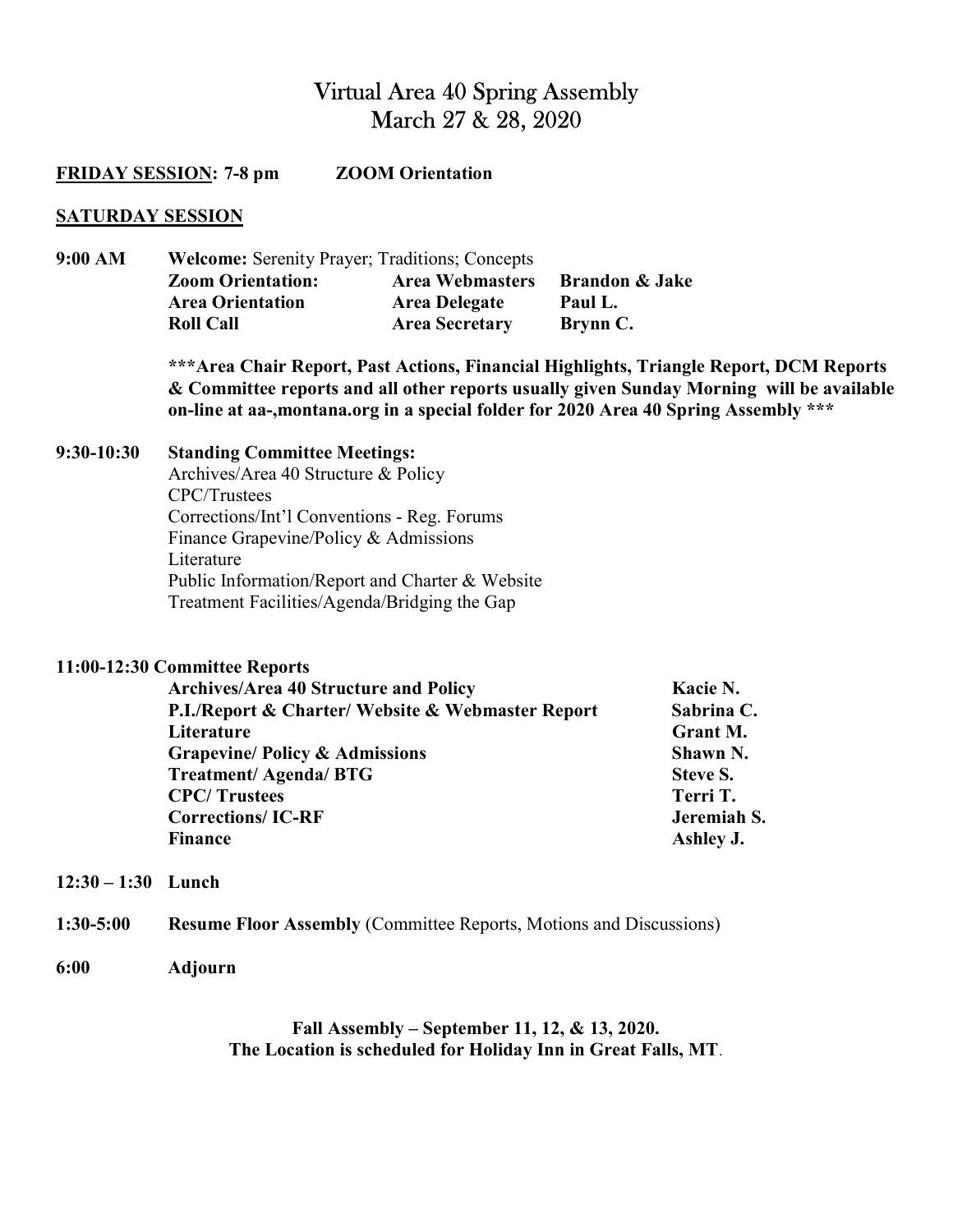All the following is a list of agenda items and the Area Committees they have been assigned to for review. There are agenda items that originate in Area 40 and from the General Service Conference. All agenda items from the General Service Conference will be addressed at the General Service Conference later on in April.

The Committee Chairs, DCMs and District Representatives were sent a list of agenda items with the corresponding background information in February. This information is then passed on to other members of those committees, to GSRs in the districts and other interested members of our Fellowship for research, review and discussion, in turn providing for a well-informed group conscience and decision. If your Group has any comments, questions, and concerns or would like copies of any background information please contact the appropriate Area Committee Chair or your DCM. Your DCM has the names, phone numbers and addresses of the Area Committee (which also appear in the Triangle) or you can email them through the Area's website www.aa-montana.org should you need them.

The General Service Conference agenda items discussed by committees will come to the floor as a brief report of each item considered, reviewed, or discussed with the general sense of the committee for each item, rather than coming as recommendations (motions passed and seconded). Assembly members will have an opportunity to ask questions and offer their groups' thought on each item. The discussion will provide the Delegate with a sense of the Area, with substantive comments to share with the Conference. For controversial items, or items for which the floor discussion does not provide a clear sense of the Area, the Delegate may request an informal show of hands, for and against, in order to obtain the sense of the Area

(NOTE: the process by which items are submitted, dispersed, considered and brought to the Assembly is detailed in the Area 40 Committee System Policy and Procedures manual which is available through your DCM and on the web site).

Review Concepts I, II, III, X, XII and Tradition 2 for a clearer understanding of the above process.

The following Committees/Committee agenda items are listed in order of presentation.

# Archives/Area 40 Structure & Policy – Kacie N.

#### Archives – Area 40

- A. Review assembly report of the Area 40 Archives Chair.
- B. Review Archivist Report.
- C. Review the Service Guidelines and Qualifications in the Area 40 Policy & Procedure for the Archives Chair and Archivist. Consider any changes that need to be made.
- D. Review activity of Archives Committees throughout Area 40.

#### Structure & Policy — Area 40

- A. Review Area Assembly Evaluation Report.
- B. Consider voting privileges to be granted to the Archivist, Webmaster, Area Advisor & Bridging the Gap Chair.
- C. Consider creating a new Area 40 Hotline Chair rotating position that will be separate from the Area 40 PI Chair rotating position.
- D. Consider rotating Area Assembly between 2 locations by allowing the Area Advisor to select the next location by accepting bids from interested districts.
- E. Consider implementing an Area Officer Training that will be held in October after elections for the new Area Officers and Area Committee Chairs.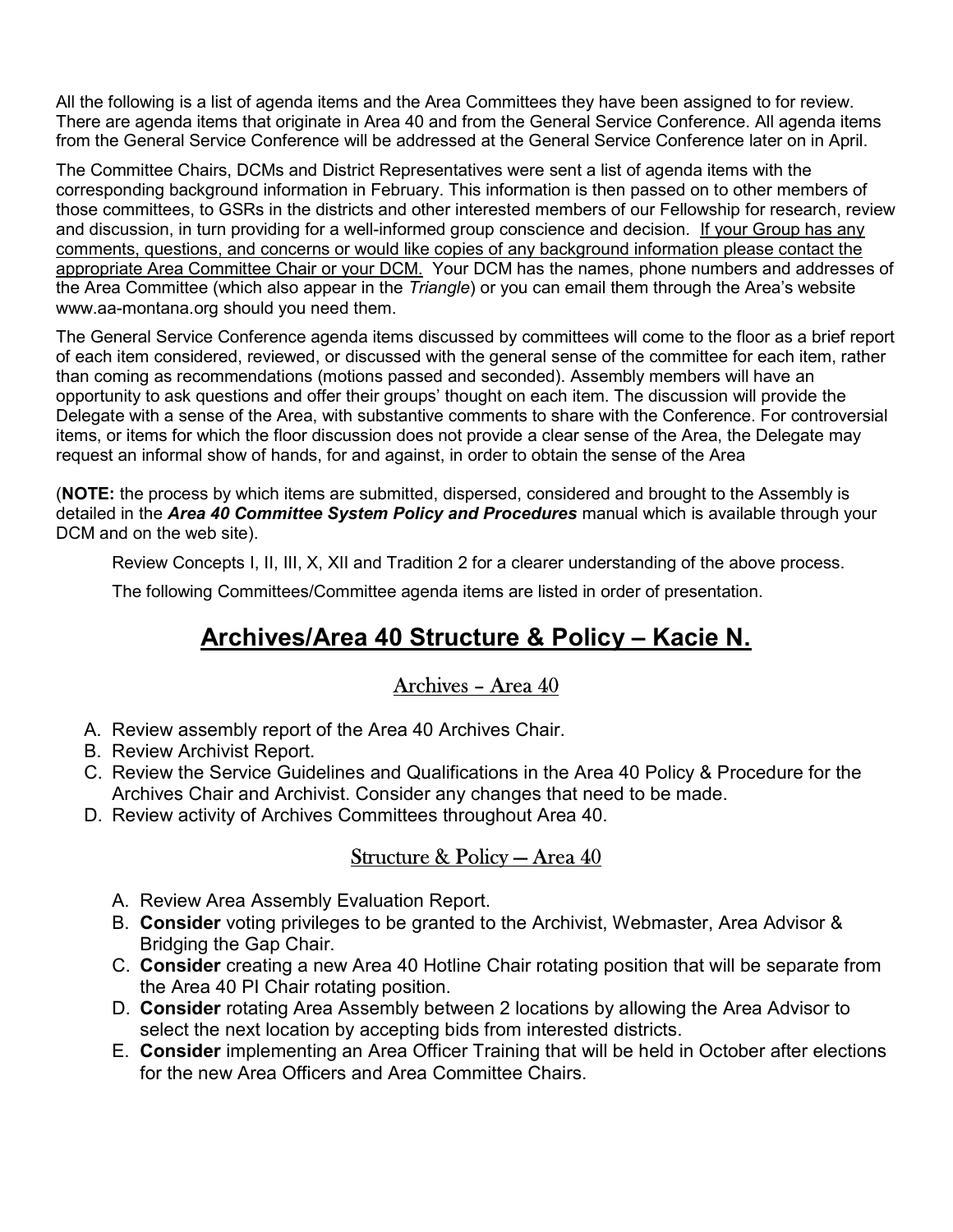### Archives — GSC

- A. Consider requests to develop a book on A.A. history from 1955 through the present.
- B. Review Archives Workbook.

# **Corrections** International Conventions Regional Forums Jeremiah S.

#### Corrections – Area 40

- A. Review assembly report of the Area 40 Corrections Chair.
- B. Report on Pink Can income and disbursements.
- C. Review the Service Guidelines and Qualifications in the Area 40 Policy & Procedure for the Corrections Chair. Consider any changes that need to be made.
- D.
- E. Review activity as it relates to Corrections in the Groups and Districts of Area 40.

#### Corrections – GSC

A. Review contents of Corrections Kit and Workbook.

### International Conventions/Regional Forums – GSC

- F. Discuss methods of closing the Big Meetings at the International Convention.
- G. Discuss upcoming 2020 International Convention.
- H. Discuss ways to encourage interest in Regional Forums and attract first-time attendees.

# Public Information/Report & Charter – Sabrina C.

### Public Information – Area 40

- A. Review assembly report of the Area 40 Public Information Chair.
- B. Review assembly report of the Area 40 Webmaster.
- C. Review Activity of Public Information Committees in Groups and Districts throughout Area 40.
- D. Consider having the Triangle Editor create a new website for the Triangle.
	- 1. Consider a creation of a searchable website for the Triangle
		- 2. If item a passes consider allowing the Triangle Editor authority to email notices of the new Triangle being available on the Triangle website
- E. Review the Service Guidelines and Qualifications in the Area 40 Policy & Procedure for the PI Chair and Webmaster. Consider any changes that need to be made.
- F. Review Ad-hoc committee report on Area Answering service.

### Public Information – GSC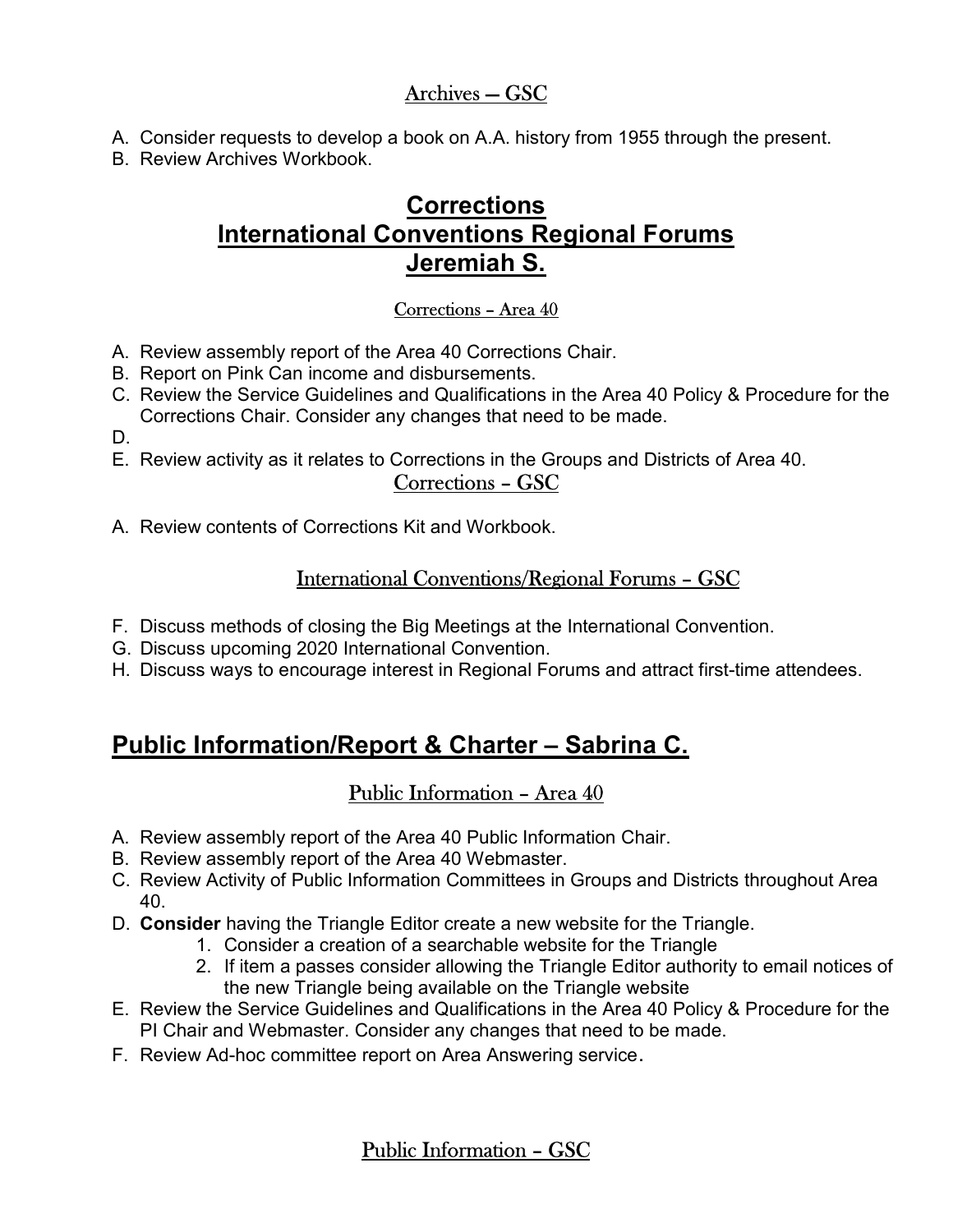- A. Review 2019 annual reports from the trustees' Public Information Committee regarding aa.org and aagrapevine.org.
- B. Discuss a progress report on the A.A.W.S. Meeting Guide app.
- C. Review the 2019 trustees' Public Information Committee progress report on the usefulness and effectiveness of the A.A.W.S. YouTube account.
- D. Review the 2019 trustees' Public Information Committee progress report on the use of Google AdWords/Grants to carry the A.A. message.
- E. Discuss a request to adjust all A.A.W.S. video titles for search engine optimization (SEO).
- F. Review a report regarding the 2020 Public Information Comprehensive Media Plan.
- G. Review a draft plan to create video shorts based on A.A. pamphlets.
- H. Public Service Announcements (PSAs):
	- 1. Review the 2019 Report on the "Relevance and Usefulness of Video Public Service Announcements."
	- 2. Review the distribution and tracking information for the video PSA "Changes."
	- 3. Review a report regarding the new financial reporting system for PSA media valuations.
	- 4. Review a progress report on the development of two PSAs.
- I. Discuss a request "to create a new form of communication" to address anonymity on social media.
- J. Consider a request to develop a plan to create an A.A. podcast
- K. Review "A.A. Triennial Membership Survey" report.
- L. Review contents of P.I. Kit and Workbook.

## Report and Charter – GSC

- A. Discuss General Service Conference Final Report.
- B. Discuss A.A. Directories (Canada, Eastern U.S. and Western U.S.)
- C. Consider restoring the two paragraphs and the accompanying footnote in the Concept Eleven essay of The Twelve Concepts for World Service that were removed by an advisory action of the 66th General Service Conference.
- D. Consider amending a sentence in Article 4 of the current Conference Charter.
- E. The A.A. Service Manual, 2020-2022 Edition.
	- 1. Review the draft and the agenda items that were forwarded to Publishing during the period of the redesign project

# Treatment/Accessibilities/Agenda – Steve S.

### Treatment/ Accessibilities/Agenda – Area 40

- A. Review assembly report of the Area 40 Treatment Chair.
- B. Review assembly report of the Area 40 Bridging the Gap Chair
- C. Review the Service Guidelines and Qualifications in the Area 40 Policy & Procedure for the Treatment Chair and Bridging the Gap Chair. Consider any changes that need to be made.
- D. Review activities of Treatment Committees in Districts and Groups throughout Area 40.

## Treatment/ Accessibilities – GSC

- A. Discuss the report on the review of materials related to Bridging the Gap activities.
- B. Consider request to develop a Bridging the Gap Workbook.
- C. Review progress report regarding the pamphlet "A.A. for the Older Alcoholic."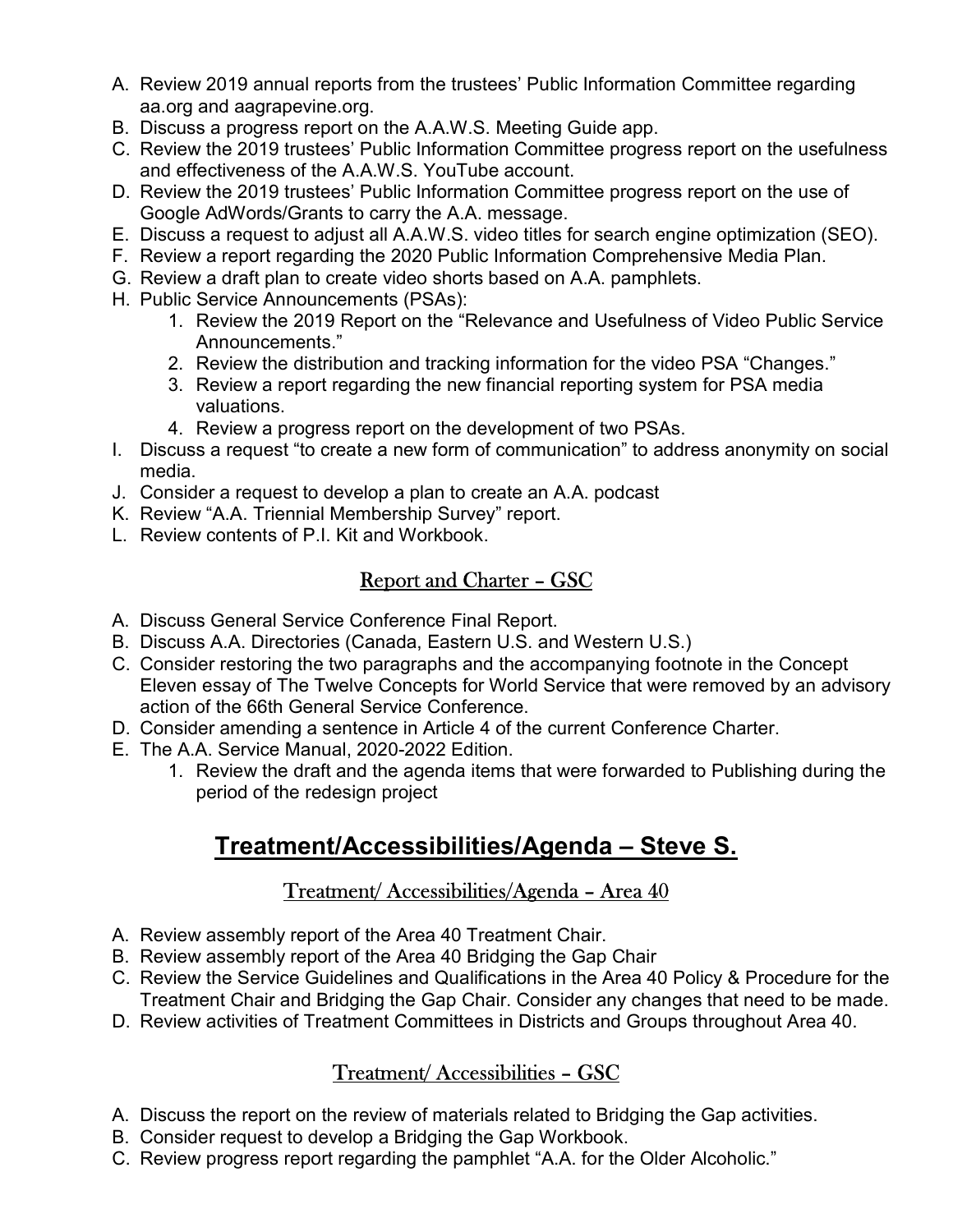- D. Review contents of Treatment Committee Kit and Workbook.
- E. Review contents of Accessibilities Committee Kit and Workbook.

## Agenda – GSC

- A. Review suggestions for the theme of the 2021 General Service Conference.
- B. Review presentation/discussion topic ideas for the 2021 General Service Conference.
- C. Review workshop topic ideas for the 2021 General Service Conference.
- D. Review the General Service Conference Evaluation Form, process and 2019 Evaluation Summary.
- E. Review the 2019 January conference call participant survey results.
- F. Discuss report on the Conference Agenda Process from the trustees' Committee on the General Service Conference.
- G. Discuss the General Service Conference schedule.

## Grapevine/GSC Policy & Admissions – Shawn N.

### Grapevine – Area 40

- A. Review assembly report of the Area 40 Grapevine Chair.
- B. Review the Service Guidelines and Qualifications in the Area 40 Policy & Procedure for the Grapevine Chair. Consider any changes that need to be made.
- C. Review activity among the Groups and Districts of Area 40 as it relates to the Grapevine.

### Grapevine – GSC

- A. Consider the list of suggested AA Grapevine book topics for 2021 or later.
- B. Review progress report on AA Grapevine Workbook revisions.
- C. Review progress report on actions taken from the findings of the AA Grapevine Fellowship Feedback Survey.
- D. Consider revising the A.A. Preamble to use gender neutral pronouns. For example, "Alcoholics Anonymous is a fellowship of people who share their experience, strength and hope with each other..."
- E. Consider a request to change the language of the first sentence of the A.A. Preamble as follows: "Alcoholics Anonymous is a fellowship of people who share..."
- F. Consider a request to develop an AA Grapevine pamphlet on how the AA Grapevine can be utilized to carry the A.A. message.
- G. Consider a request to change the name of the General Service Conference Committee on Grapevine to the Conference Committee on Grapevine and La Viña.
- H. Consider a request for AA Grapevine, Inc. to establish an Instagram account in line with the Twelve Traditions.

### Policy & Admissions – GSC

- A. Consider a proposed process for approving observers to the U.S./Canada General Service **Conference**
- B. Consider implementing electronic voting for trustee elections.
- C. Review G.S.O. general manager's report regarding General Service Conference site selection.
- D. Consider continuing the review of dates for the General Service Conference with timing and year(s) to review as requested by the general manager.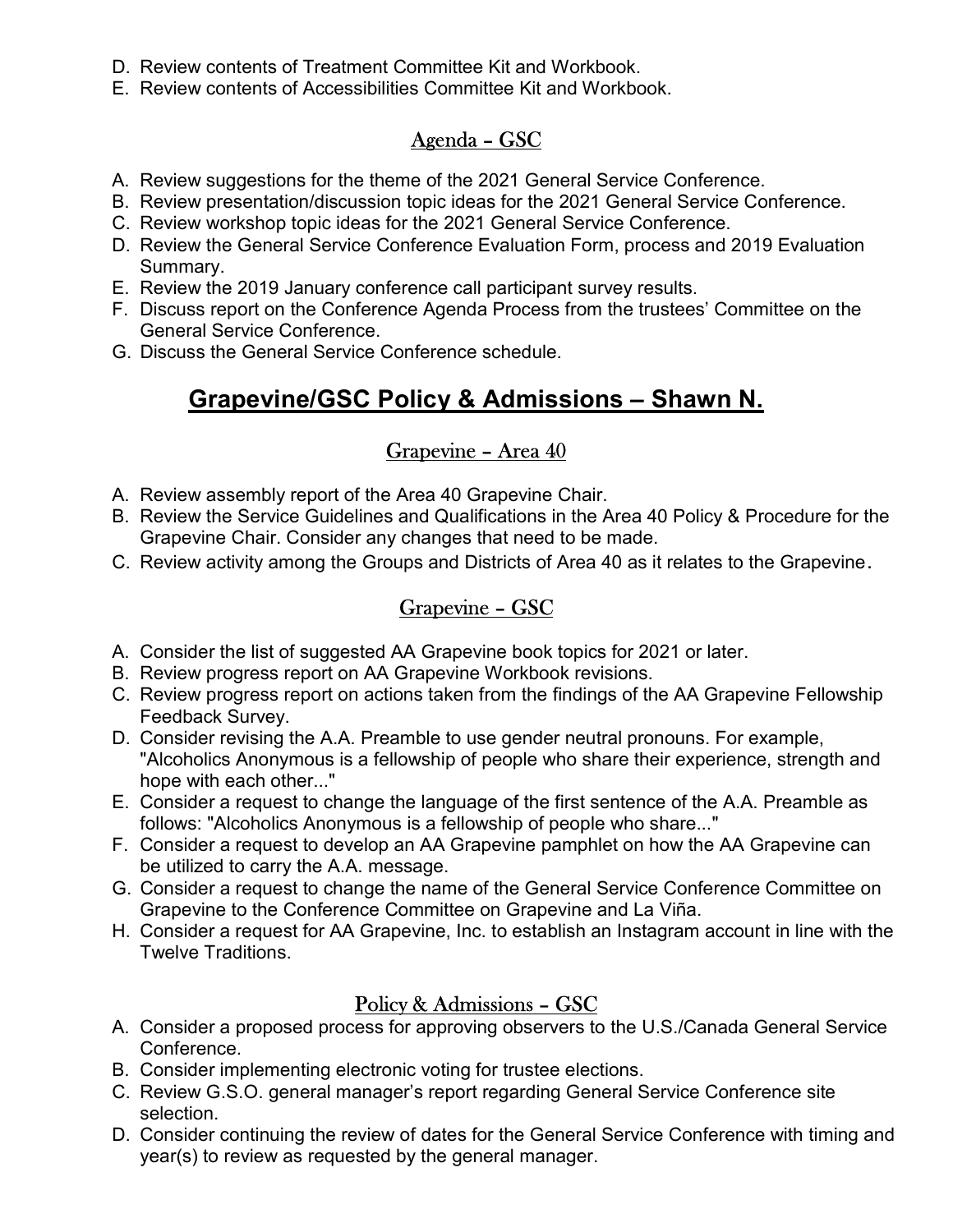- E. Consider a proposed process for how a Conference committee could review, discuss and act on proposed agenda items not forwarded to a Conference committee.
- F. Consider a proposed process for equitable distribution of Conference committees' workload. G. Review the Floor Action process.
- G.

# Literature – Grant M.

## Literature – Area 40

- A. Review assembly report of the Area 40 Literature Chair.
- B. Review the Service Guidelines and Qualifications in the Area 40 Policy & Procedure for the Literature Chair. Consider any changes that need to be made.
- C. Review Literature activity in Area 40.

## Literature – GSC

- A. Review progress report regarding the pamphlet "The Twelve Steps Illustrated."
- B. Review progress report regarding the pamphlet "The Twelve Concepts Illustrated."
- C. Review progress report regarding the development of the pamphlet on A.A.'s Three Legacies.
- D. Review progress report regarding the pamphlet "Too Young?"
- E. Review progress report regarding the pamphlet "Young People and A.A."
- F. Review progress report regarding the development of the pamphlet for Spanish speaking women in A.A.
- G. Review draft update of the video "Your General Service Office, the Grapevine and the General Service Structure."
- H. Review draft language regarding safety and A.A. to be included in Living Sober and "Questions and Answers on Sponsorship."
- I. "The Twelve Traditions Illustrated" pamphlet:
	- 1. Discuss draft update of the pamphlet "The Twelve Traditions Illustrated."
	- 2. Consider not retiring the existing version of the pamphlet "The Twelve Traditions Illustrated."
- J. A.A.W.S. Policy:
	- 1. Review "A.A.W.S. Policy on Publication of Literature: Updating Pamphlets and Other A.A. Materials" approved in January 2020.
	- 2. Review proposed "A.A.W.S. Policy on Conversion of Written Conference approved Literature and Service Material into Video Format."
- K. Consider if proposed agenda items for plain language, simplified language, accessible translations and large print versions of the book Alcoholics Anonymous, as well as workbooks to help study the program of Alcoholics Anonymous, can be addressed with a common solution.
- L. Consider requests to revise the book Alcoholics Anonymous:
	- 1. Add pages 3 through 41 of the pamphlet "The A.A. Group" as an appendix in the next printing.
	- 2. Revise the first 164 pages.
- M. Consider proposals related to possible Fifth Edition of the book Alcoholics Anonymous:
	- 1. Develop a Fifth Edition.
	- 2. Develop a Fifth Edition of the book Alcoholics Anonymous with updated stories and revisions to Appendices III and V.
	- 3. Add a proposed addendum to a Fifth Edition foreword of the book Alcoholics Anonymous at the time it is published.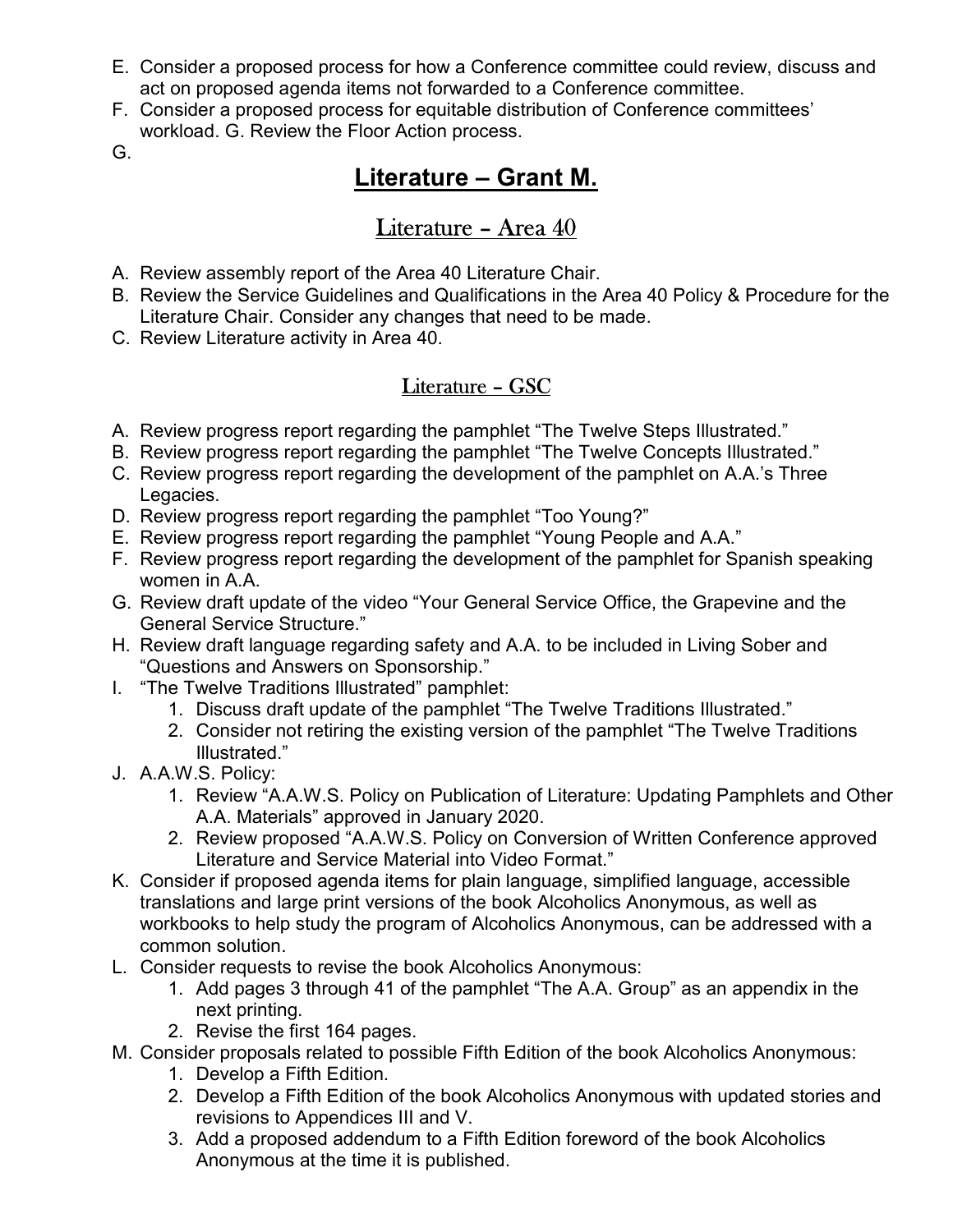- N. Consider development of a draft Fourth Edition of the book Alcohólicos Anónimos.
- O. Consider updating the pamphlet "A.A. for the Black and African-American Alcoholic."
- P. Consider requests to revise the book Twelve Steps and Twelve Traditions:
	- 1. To remove the phrase "opposite sex" from paragraph two on page 117 in the chapter "Step Twelve."
	- 2. To reconsider use of the phrase "lustful enough to rape" in paragraph one on page 66 in the chapter "Step Six."
- Q. Consider request to add a subtitle to the booklet Living Sober.
- R. Consider requests to revise text related to open meetings in the pamphlet "The A.A. Group."
- S. Consider request to revise text related to self-support in the pamphlet "Frequently Asked Questions About A.A."
- T. Consider revising the pamphlet "Questions & Answers on Sponsorship":
	- 1. Change the suggestion that sponsor and newcomer be of the same sex.
	- 2. Expand the section on "Service Sponsorship" and retitle the pamphlet to include service sponsorship.
- U. Consider request to include a G.S.R. preamble in the pamphlet "G.S.R.: Your Group's Link to A.A. as a Whole."
- V. Review recovery literature matrix.

## Cooperation with the Professional Community and Trustees Committee Terri T.

### Cooperation with the Professional Community – Area 40

- A. Review assembly report of the Area 40 CPC Chair.
- B. Review the Service Guidelines and Qualifications in the Area 40 Policy & Procedure for the CPC Chair. Consider any changes that need to be made.
- C. Review activities of Districts and Groups as it pertains to Cooperating with the Professional Community.

### Cooperation with the Professional Community – GSC

- A. Consider a request to discontinue the pamphlet "A.A. in Your Community."
- B. Consider a request to create a pamphlet for mental health professionals.
- C. Discuss progress report on LinkedIn page implementation.
- D. Review contents of C.P.C. Kit and Workbook.

### Trustees — GSC

- A. Review resumes of candidates for:
	- a. West Central Regional Trustee
	- b. Western Canada Regional Trustee
- B. Review slates of trustees and officers of the General Service Board of Alcoholics Anonymous, Inc.
- C. Review slate of directors of A.A. World Services, Inc.